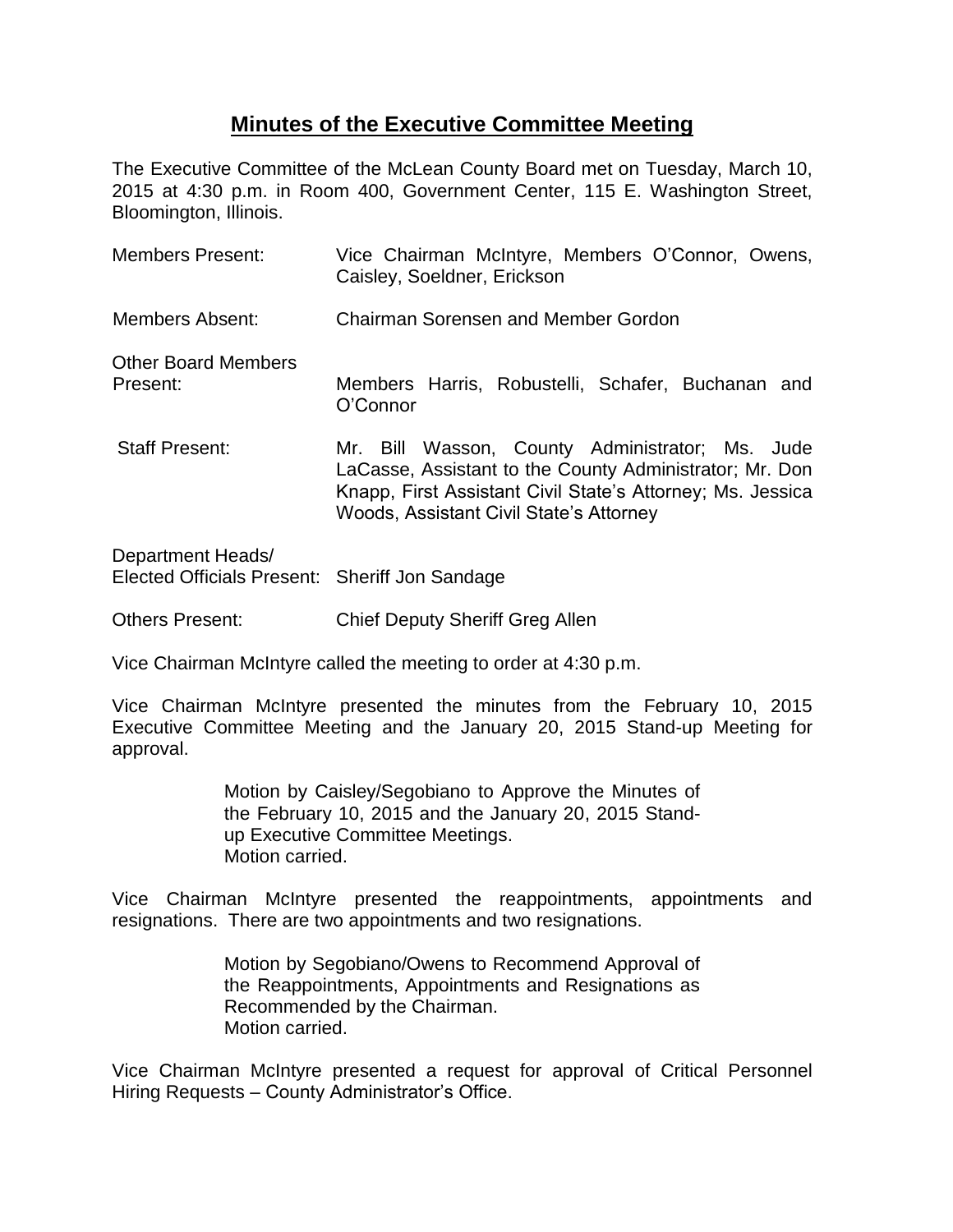Executive Committee Minutes March 10, 2015 Page **2** of **6**

> Motion by Caisley/Segobiano to Recommend Approval of Critical Personnel Hiring Requests – County Administrator's Office. Motion carried.

Vice Chairman McIntyre presented a request for approval of an Emergency Appropriation Ordinance Amending the McLean County Fiscal Year 2014 Combined Annual Appropriation and Budget Ordinance – County Administrator's Office. These are year-end adjustments.

Mr. Caisley pointed out a typographical error on the second page, fifth paragraph, which states, "…at its regular meeting on March 9, 2015…" which should be corrected to say "at its regular meeting on March 10, 2015…"

> Motion by Caisley/Owens to recommend approval of an Emergency Appropriation Ordinance Amending the McLean County Fiscal Year 2014 Combined Annual Appropriation and Budget Ordinance – County Administrator's Office. Motion carried as amended.

Mr. Chuck Erickson, Vice Chairman, Land Use and Development Committee, advised that the Land Use and Development Committee brings no items for action to the Executive Committee.

Vice Chairman McIntyre asked if there were any questions or comments. Hearing none, he thanked Mr. Erickson.

Mr. Jim Soeldner, Chairman, Transportation Committee presented a request for approval of an Emergency Appropriation Ordinance Amending the McLean County Fiscal Year 2014 Combined Annual Appropriation and Budget Ordinance, McLean County Highway Fund 0120, McLean County Highway Department 0055, Fund 0120 – Categorical Transfers.

> Motion by Soeldner/Owens to Recommend Approval of an Emergency Appropriation Ordinance Amending the McLean County Fiscal Year 2014 Combined Annual Appropriation and Budget Ordinance, McLean County Highway Fund 0120, McLean County Highway Department 0055, Fund 0120 – Categorical Transfers. Motion carried.

Mr. Soeldner noted that the request for approval of an Energy Efficiency Lighting Upgrade Grant Application is a \$16,000 grant to assist in a \$22,000 project for an energy efficient lighting project. He indicated that this item will go to the Board for approval.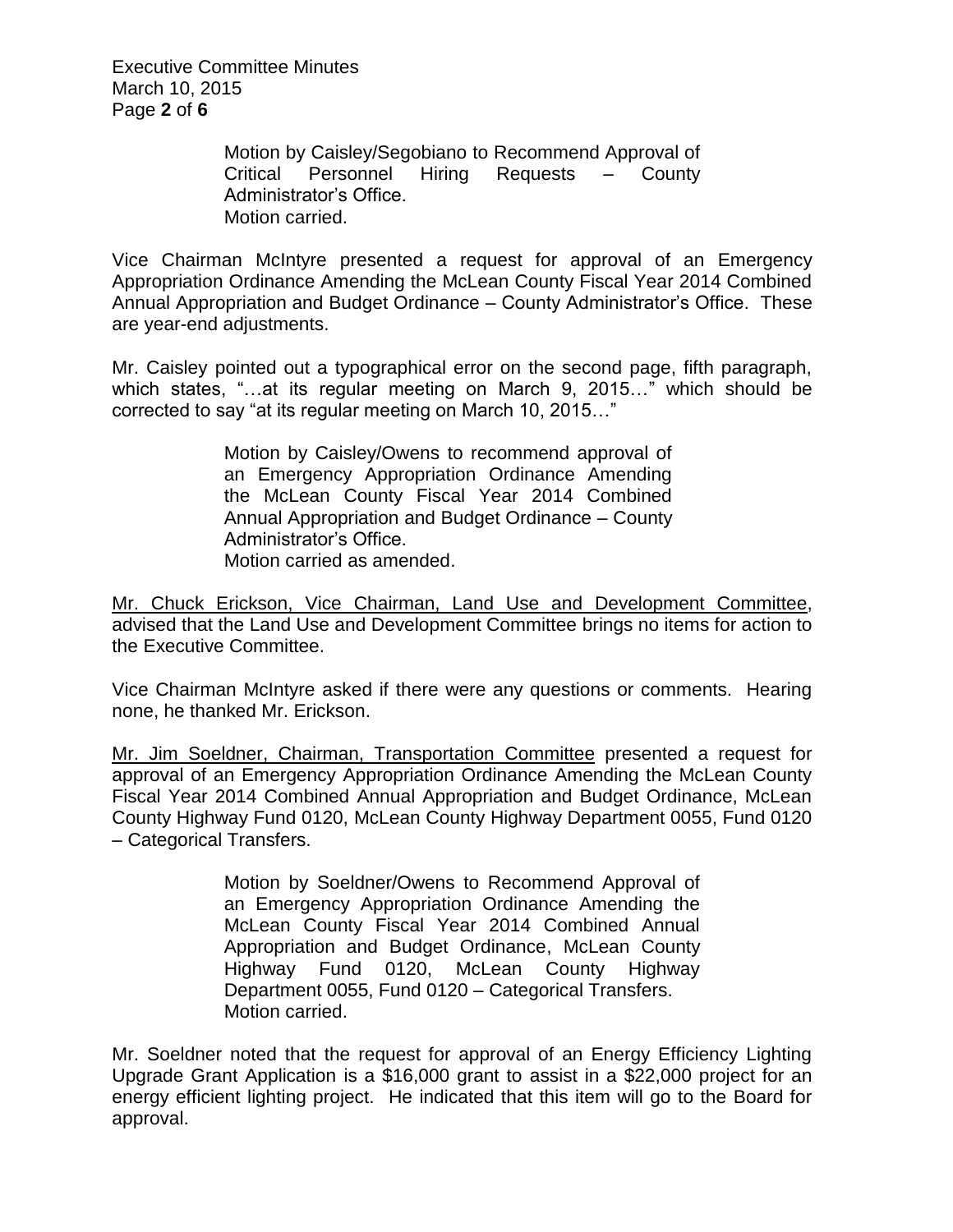Executive Committee Minutes March 10, 2015 Page **3** of **6**

Vice Chairman McIntyre asked if there were any questions or comments. Hearing none, he thanked Mr. Soeldner.

Mr. Paul Segobiano, Chairman, Property Committee, presented a request for approval of an Emergency Appropriation Ordinance Amending the McLean County Fiscal Year 2014 Combined Annual Appropriation and Budget Ordinance (Property Departmental Budget Adjustments) – County Administrator's Office. He stated that this is a year-end adjustment.

> Motion by Segobiano/Owens to recommend approval of an Emergency Appropriation Ordinance Amending the McLean County Fiscal Year 2014 Combined Annual Appropriation and Budget Ordinance (Property Departmental Budget Adjustments) – County Administrator's Office. Motion carried.

Vice Chairman McIntyre asked if there were any other questions or comments regarding the Property Committee. There were no questions.

Mr. Bill Caisley, Chairman, Justice Committee, presented a request for approval of an Emergency Appropriation Ordinance amending the McLean County Fiscal Year 2015 Combined Annual Appropriation and Budget Ordinance (Jury Commission Fund Transfer) – Circuit Court.

> Motion by Caisley/Segobiano to Recommend Approval of an Emergency Appropriation Ordinance amending the McLean County Fiscal Year 2015 Combined Annual Appropriation and Budget Ordinance (Jury Commission Fund Transfer) – Circuit Court. Motion carried.

Mr. Caisley presented a request for Approval of an Emergency Appropriation Ordinance amending the McLean County Fiscal Year 2015 Combined Annual Appropriation and Budget Ordinance (Circuit Court Fund Transfer) – Circuit Court.

> Motion by Caisley/Owens to Recommend Approval of an Emergency Appropriation Ordinance Amending the McLean County Fiscal Year 2015 Combined Annual Appropriation and Budget Ordinance (Circuit Court Fund Transfer) – Circuit Court. Motion carried.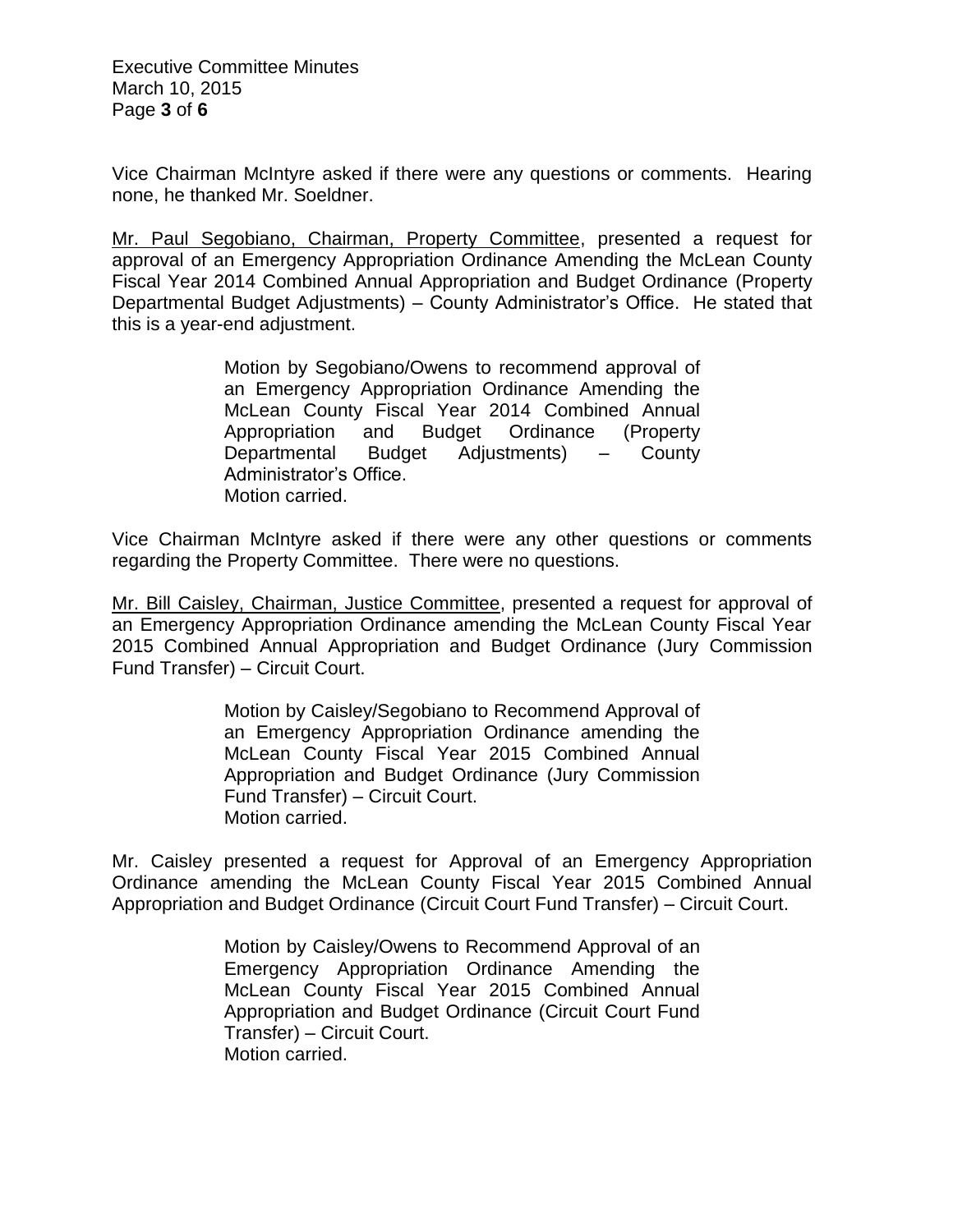Executive Committee Minutes March 10, 2015 Page **4** of **6**

Mr. Caisley presented a request for Approval of an Emergency Appropriation Ordinance amending the McLean County Fiscal Year 2015 Combined Annual Appropriation and Budget Ordinance (Circuit Court Fund Transfer) – Circuit Court.

> Motion by Caisley/Soeldner to Recommend Approval of an Emergency Appropriation Ordinance Amending the McLean County Fiscal Year 2015 Combined Annual Appropriation and Budget Ordinance (Circuit Court Fund Transfer) – Circuit Court. Motion carried.

Mr. Caisley presented a request for approval of an Emergency Appropriation Ordinance amending the McLean County Fiscal Year 2014 Combined Annual Appropriation and Budget Ordinance (Justice Departmental Budget Adjustments) – County Administrator's Office.

> Motion by Caisley/Segobiano to Recommend Approval of an Emergency Appropriation Ordinance Amending the McLean County Fiscal Year 2014 Combined Annual Appropriation and Budget Ordinance (Justice Departmental Budget Adjustments) – County Administrator's Office. Motion carried.

Vice Chairman McIntyre asked if there were any questions or comments. Hearing none, he thanked Mr. Caisley.

Mr. Ben Owens, Chairman, Finance Committee, presented a request for approval of an Emergency Appropriation Ordinance Amending the McLean County Fiscal Year 2014 Combined Annual Appropriation and Budget Ordinance (Finance Departmental Budget Adjustments) – County Administrator's Office.

> Motion by Owens/O'Connor to recommend approval of an Emergency Appropriation Ordinance Amending the McLean County Fiscal Year 2014 Combined Annual Appropriation and Budget Ordinance (Finance Departmental Budget Adjustments) – County Administrator's Office. Motion carried.

Vice Chairman McIntyre asked if there were any questions or comments. Hearing none, he thanked Mr. Owens.

Mr. Wasson advised that a final copy of the report from Dewberry Goldman and Associates on the Jail Needs Assessment and Pre-Architectural was not received in time to be distributed at the Executive Committee meeting. He indicated that the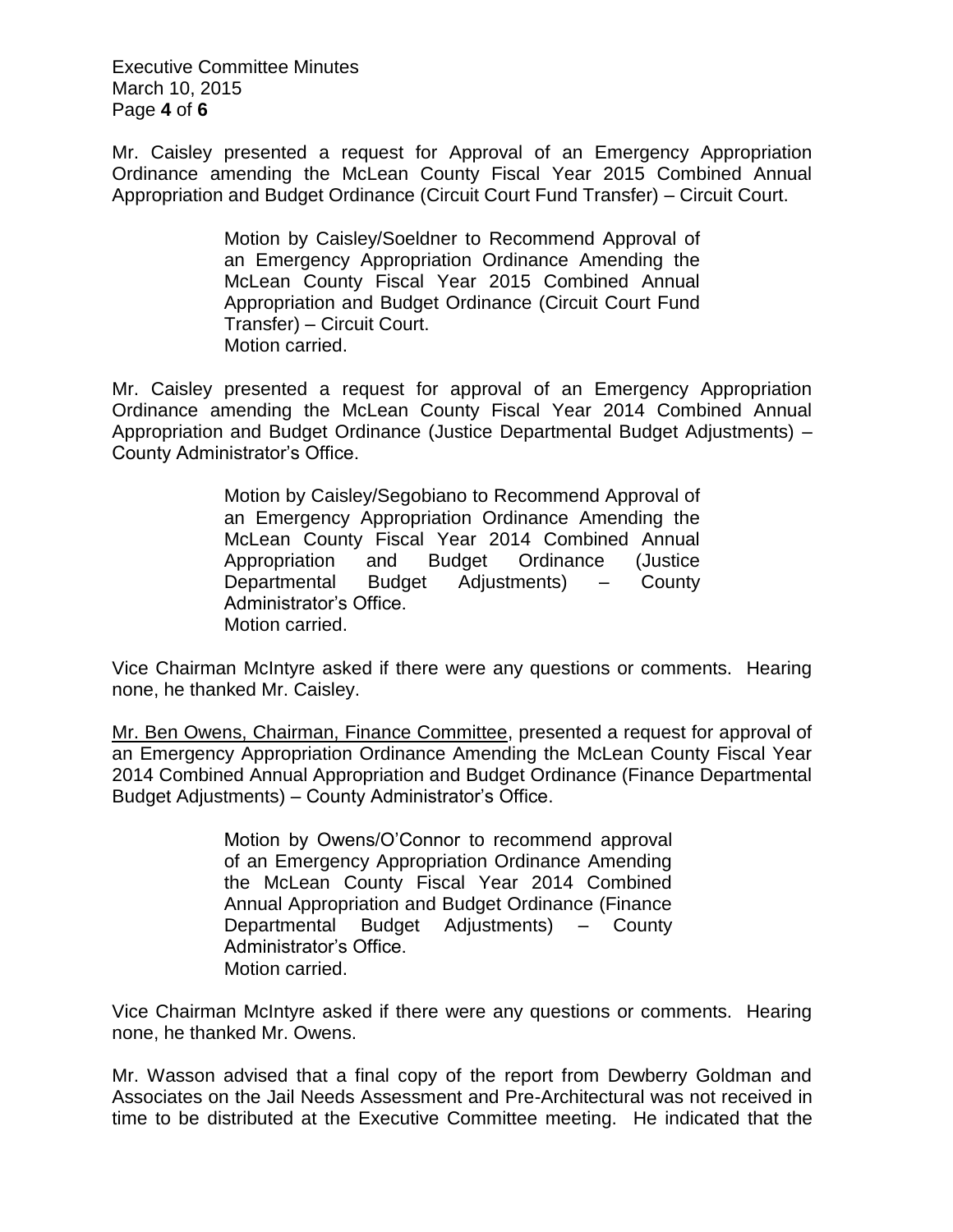Executive Committee Minutes March 10, 2015 Page **5** of **6**

report will be included in the Board Packet. He asked Committee members to let him know if they wish to have an electronic copy only; otherwise, a packet will be delivered to all Board members this month.

Mr. Wasson reviewed the trip to Washington, D.C. on the One Voice trip. He advised that meetings were held on grant opportunities, as follows:

- $\triangleright$  A grant from SAMHSA to expand the alcohol and drug treatment programs as part of Mental Health Court;
- $\triangleright$  A grant from the DOJ for expansion of Mental Health Court and increased training services on mental health issues within the community for law enforcement officers;
- $\triangleright$  Grant opportunities from HRSA for capital funding for a mental health section of the jail.
- Grant opportunities for the FQHC (Federally Qualified Health Center) to provide for a wide variety of community health issues, including mental health.

Mr. Wasson reported that the staff is engaged in the process of evaluating and procuring support for an application for a foundation grant opportunity that became available several weeks ago. That grant will address inflow and detainment times in the jail, with emphasis on reducing those issues by addressing mental health provisions within the community.

Vice Chairman McIntyre thanked the additional Board members for attending the meeting.

Vice Chairman McIntyre presented the February 28, 2015 bills and transfers as recommended and transmitted by the County Auditor for payment. The Fund Total is \$277,082.45 and the Prepaid Total is the same.